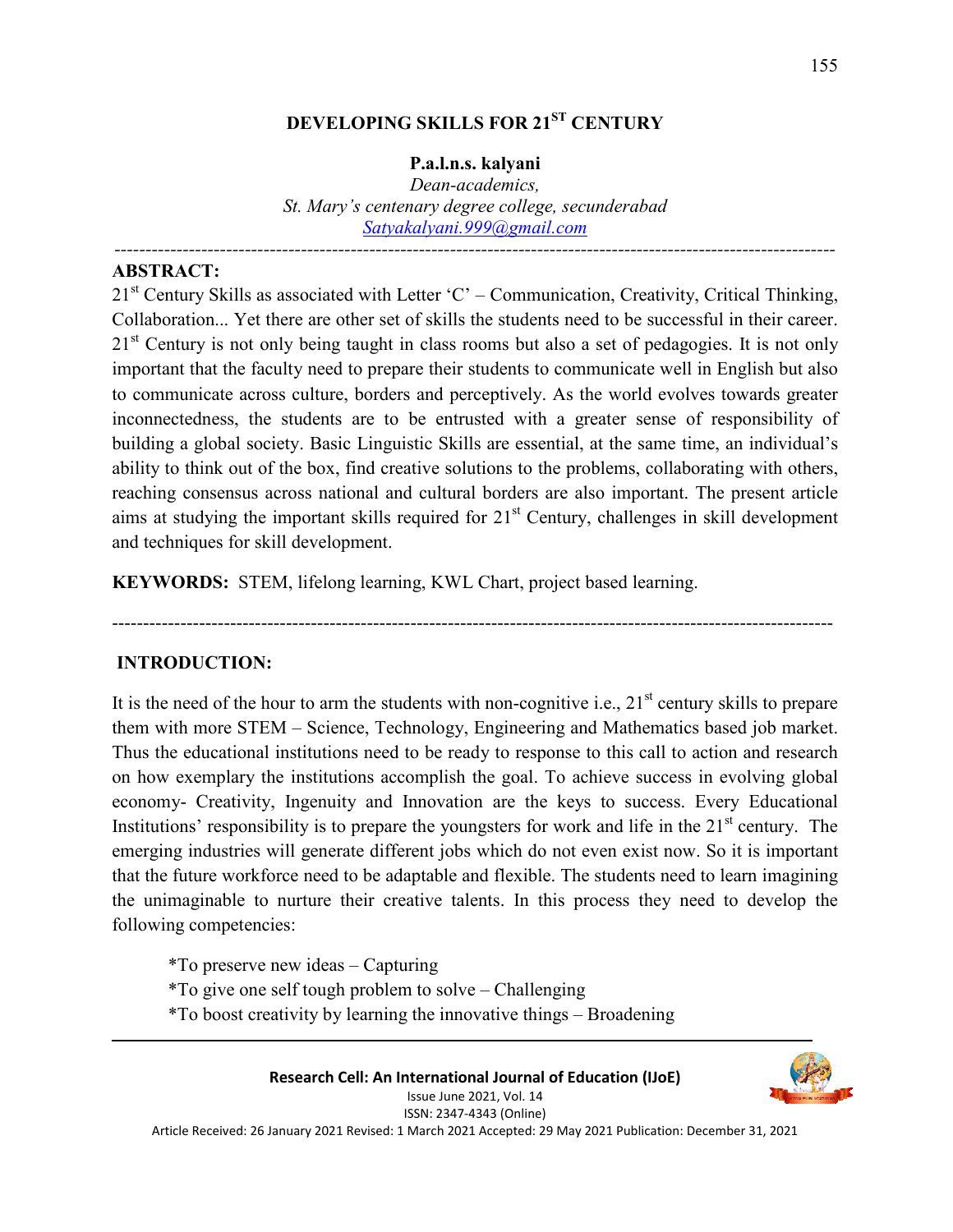\*To associate with diverse and interesting people and things – Surrounding.

## **OBJECTIVES OF THE STUDY:**

- i. To study the skills required for the students of higher education
- ii. To understand the challenges in skill development
- iii. To learn about strategies for skill development

## **RESEARCH METHODOLOGY:**

The Study is based on secondary data which is obtained from Articles related to Skill Development.

# **SKILLS REQUIRED FOR THE STUDENTS OF HIGHER EDUCATION:**

Knowledge Construction: It happens when the students create a new knowledge by themselves rather than consuming or reproducing information. It happens when they participate and build a deep understanding of the concepts and content. The learning environments which are designed for knowledge construction need to promote self-directed and self-regulated learners as well as building grit.

When the students are unfamiliar with this kind of approach, they need to be scaffolding to assume a joint responsibility of learning. In this type of approach, the teacher acts as a facilitator. It is a student-centric learning environment which encourages them for a paradigm shift of expecting one convergent answer and towqrds deeper making meaning when they are learning.

Real world problem solving : It is also called Project based learning. It happens when the students are working to solve problems which has no current solution and wherein the students can implement their approaches. In this type of approach, they are encouraged to identify the problem, propose a feasible solution and share their ideas. It also leads to Design Thinking, where they are encouraged to be creative and learn from failures.

The faculty need to facilitate the real world problem solving skills of their students through modelling inquiry by supplementing with databases of real life data and further evaluating evidences from current events. They need to be encouraged with a positive attitude towards STEM careers. The knowledge which is constructed with real world problem solving will create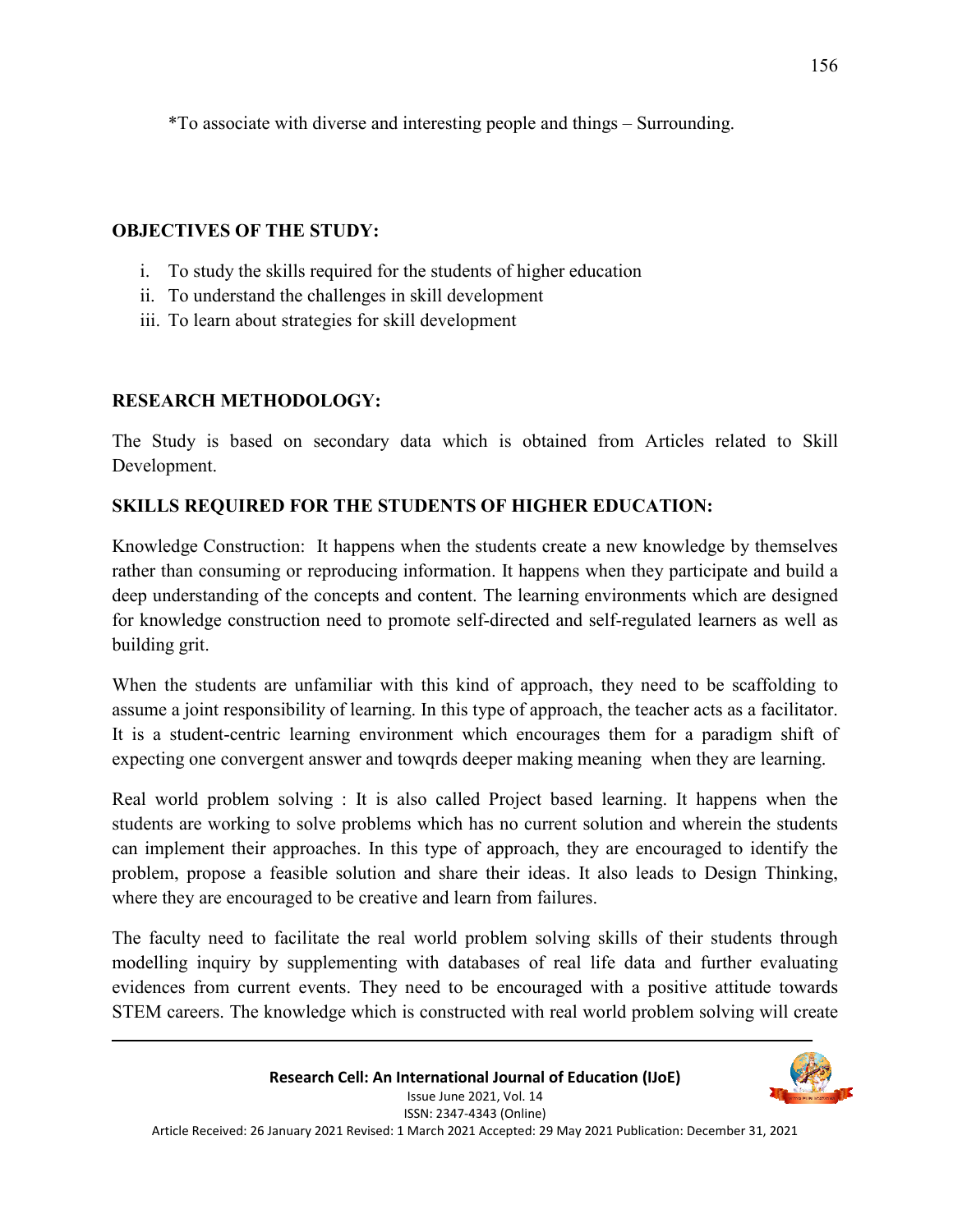a foundation through which the students can engage in collaboration, self-regulation and communication.

Self-regulation: It is a key for  $21<sup>st</sup>$  century skill to be independent learners. The students with a self-regulated plan can be problem solvers and can monitor their own progress which can reflect on their works with a given feedback. The self-regulation process motivates the students to control his or her own impulses to solve problems efficiently.

Collaboration : It occurs when the students takes on roles and further interact with other groups during the work of producing a product. Such collaborative interactions includes accepting leadership roles, decision making, communicating, building trust, managing conflicts and reflecting. The students who collaborate can solve higher level problems and capable of creating a better solutions to fix the problem.

Skilled Communication: It is defined as a type of communication which is used to explain or present information. The skilled communicators will present their ideas and can demonstrate on how can they use the relevant evidence. It is the ability to connect to a product for the needs of specific audience. The students need to consider the media through which they present their ideas for an appropriate audience.

Use of ICT for Learning : Using ICT for learning helps them to design, create, represent, evaluate or improve a product and it is not merely demonstrating the knowledge. While using ICT, they need to choose when and how to use it to recognize a credible e-resources.



Figure 1Source :Ministry of Skill Development and Entrepreneurship Annual Report 2016-17

# **SKILL INDIA FOR SKILL DEVELOPMENT :**

National Skill Development Mission of India or Skill India is a campaign launched by Sri NarendraModi. It is managed by NSDC – National Skill Development Corporation of India under the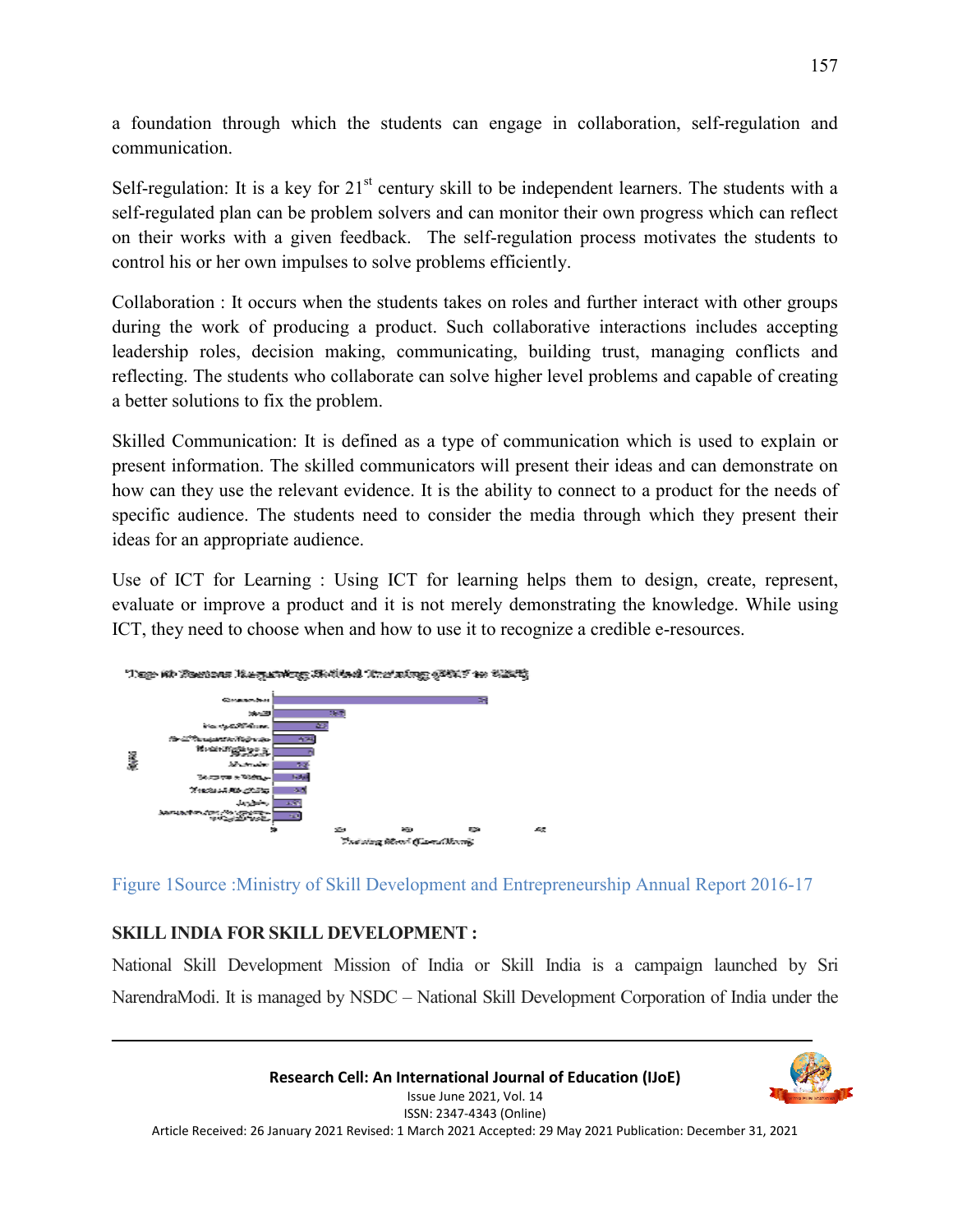Ministry of Skill Development and Entrepreneurship. The Programme was launched during 2015 with an aspiration to train over forty crore people in India in different skills by the year 2022. It was launched with various other initiatives viz., PMKVY - Pradhan MantriKaushalVikasYogana, National Skill Development Mission, Skill Loan Scheme, National Policy for Skill Development and Entrepreneurship and Rural India Skill.

The Country witnessed a great economic growth in the recent years which is driven by the New age industries. Due to the raise in the purchasing power of the people, a new level of service quality is demanded. As per NSDC - National Skill Development Corporation, the following are the classification of the skills and types of training required.

| <b>Level</b>   | <b>Type of Skills</b>                           | <b>Description</b>                                                                                                                                                              |
|----------------|-------------------------------------------------|---------------------------------------------------------------------------------------------------------------------------------------------------------------------------------|
| $\overline{1}$ | Semi Skilled                                    | Short Term Courses, on the job training and focused interventions                                                                                                               |
| $\overline{2}$ | <b>Skilled</b>                                  | They are specific to an occupation and acquired through vocational<br>or technical training                                                                                     |
| 3              | <b>Highly Skilled</b>                           | They involves Highly commercial or technical level operations<br>which is acquired through Formal Education – Diploma, UG or<br>PG                                              |
| $\overline{4}$ | <b>Highly Skilled</b><br>with<br>Specialization | They refer to skills with high specialization ie, Design and<br>Research which is acquired through a doctoral degree with many<br>years of work experience in a specific field. |

### **CHALLENGES IN THE SKILL DEVELOPMENT:**

The country is facing the following challenges in the skill development by keeping in view the policy framework and current infrastructure:

- The present infrastructural facilities available in the country are inadequate by considering the heavy demand for skilled workforce.
- Unavailability of highly skilled trainers is an important issue. The faculty members need to be motivated and skilled to take the higher responsibilities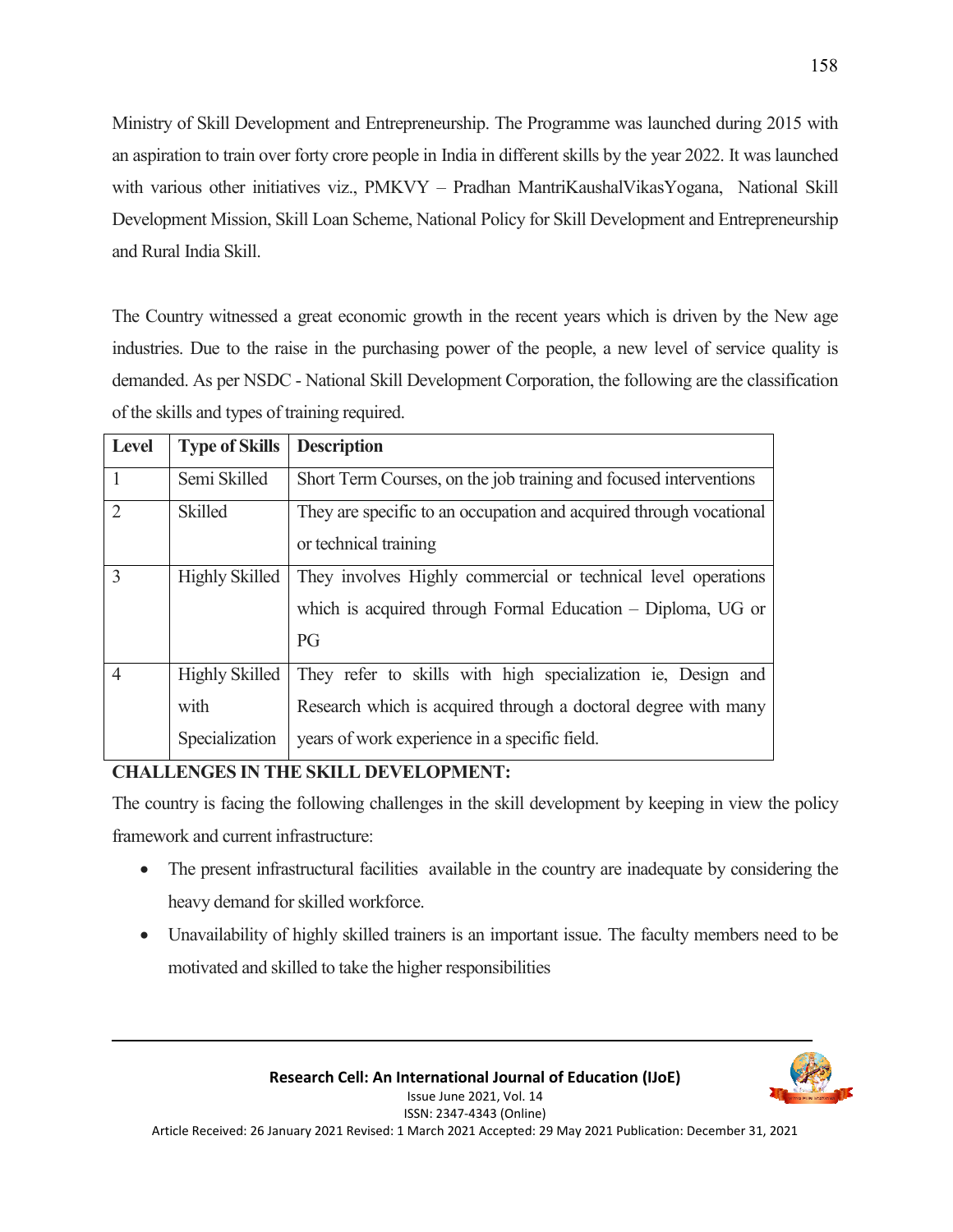- The people's outlook towards skill development is still traditional and the students' enrolment in vocational training is another challenging task.
- There is a need for sufficient support from various stakeholders, as there is a limited buy-in from the corporate sector, the progress of various initiatives is very slow
- There is a skill gap and skill mismatch between what the industry needed and what the educational training instutitons are imparting.
- Lack of Industry-Academia Interaction is one of the challenging aspect.
- The curricula is not including Skill development as a module



**Figure 2 : Figure showing growing skill gap ( Source : NSDC)**

## **DEVELOPING SKILLS FOR 21STCENTURY :**

The Employment market across the globe including India, is undergoing a tectonic shift. Inclusion, Growth and Transformation is the future of work in India. The Educational Institutions need to focus on transformative technologies. The skill development needs to include automation, time optimization, productivity maximization, digital platforms creation and formalizing informal operations as the key **aspects. The following are the steps involved in developing skills for 21st Century:** 

- 1. Lead the Learning by the students : When the students feel empowered to learn, a best learning environment will be created. Effective faculty members need to be moderators by inspiring and guiding students to discover themselves. The Students need to be a selflearner which guarantees life long learning.
- 2. Creating an Inquiry based class room environment : Students need to be encouraged about questioning and exploring the answers for the same. Both faculty and students need to 'wonder out loud' when they encounter a new information. As per KWL Chart – they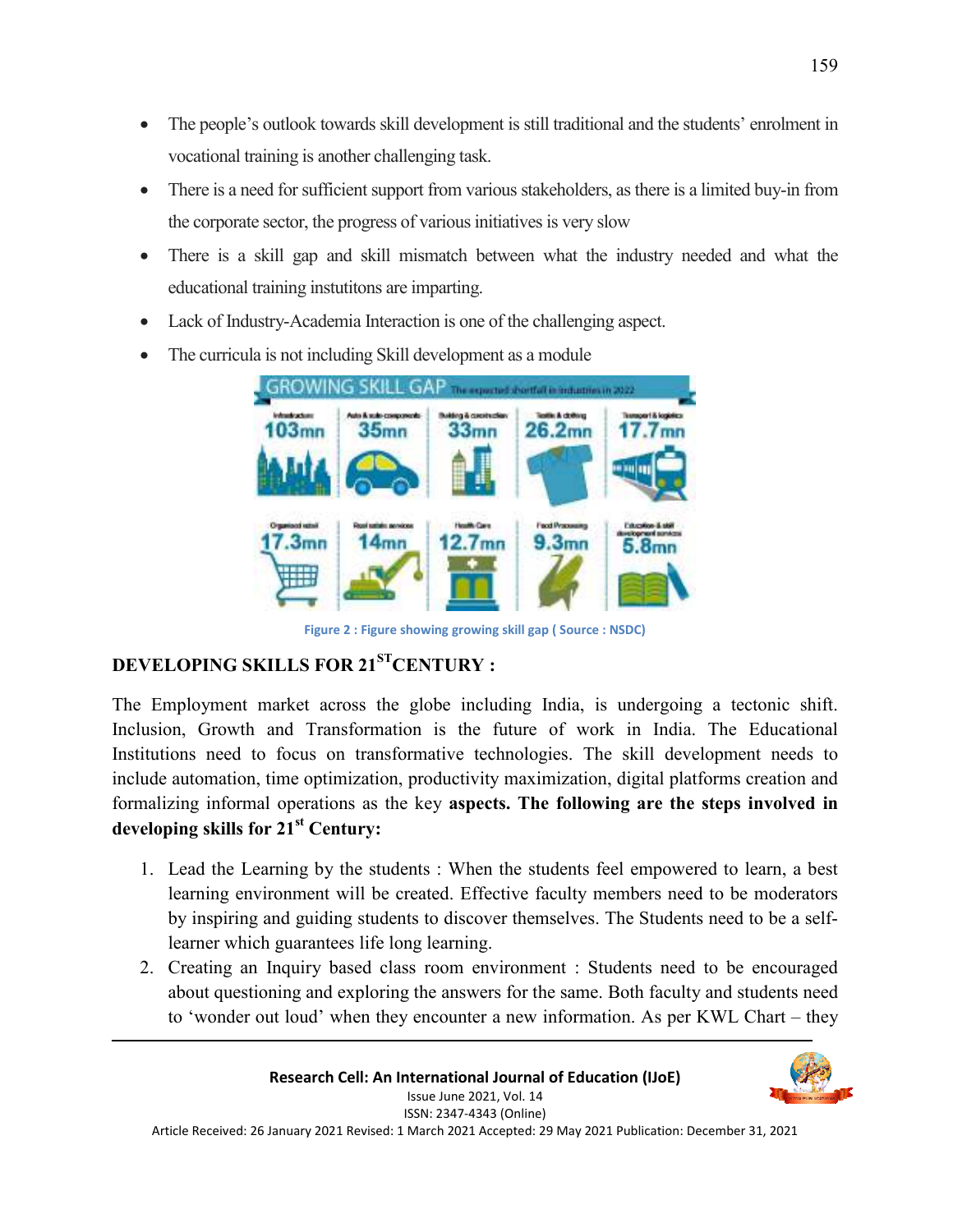should know 'What do you Know? , ' What do you want to know' and ' What have you learned' – these motivates the students towards a real self motivated learning.

- 3. Encouraging Collaboration : Sharing classroom is an essential for an active and healthy classroom. Man is a social animal and students are the social beings and they should be provided with an opportunity to allow to form small groups and pairs for encouraging them to develop their listening and speaking skills.
- 4. Developing Critical Thinking Skills : Learning is above remembering and memorizing. Critical thinking skills lead the students beyond a simple comprehension of information. These skills are helpful for problem solving in new situations, making inferences and generalizations, combining information in new patterns, making judgements based on various evidences and criterion.
- 5. Encouraging Creativity : Creative activities need to be designed by the faculty members to encourage creativity by expressing what they have learnt in innovative ways.

## **CONCLUSION :**

The strategies discussed above need to be implemented to develop  $21<sup>st</sup>$  century skills. First and foremost, the faculty members need to be trained in imparting these skills among students. They are to be properly motivated and appreciated. The students need to be given enough time to adjust with the new way of learning environment. Many emerging industries and fastest growing jobs rely on employees' creative capacity i.e. the ability to question the herd, to think unconventionally, imagine new scenarios and to produce astonishing work.

### **REFERENCES :**

- Ainley, J., Fraillon, J., Schulz, W., &Gebhardt, E. (2016). Conceptualizing and measuring computer and information literacy in cross-national contexts. *Applied Measurement in Education, 29*, 291–309
- $\bullet$  Bell, C. V., &Pape, S. J. (2014). Scaffolding the development of self-regulated learning in mathematics classrooms. *Middle School Journal, 45*(4), 23–32.
- English, M. C., &Kitsantas, A. (2013). Supporting student self-regulated learning in problem- and project based learning. *Interdisciplinary Journal of Problem-Based Learning, 7*(2), 127–15
- Johnson, C. C., Peters-Burton, E. E., & Moore, T. J. (Eds.). (2016). *STEM road map: A framework for integrated STEM education*. New York: Routledge.
- Krippendorff, K. H. (2012). *Content analysis: An introduction to its methodology* (3rd ed.). Los Angeles: SAGE Publications, Inc..